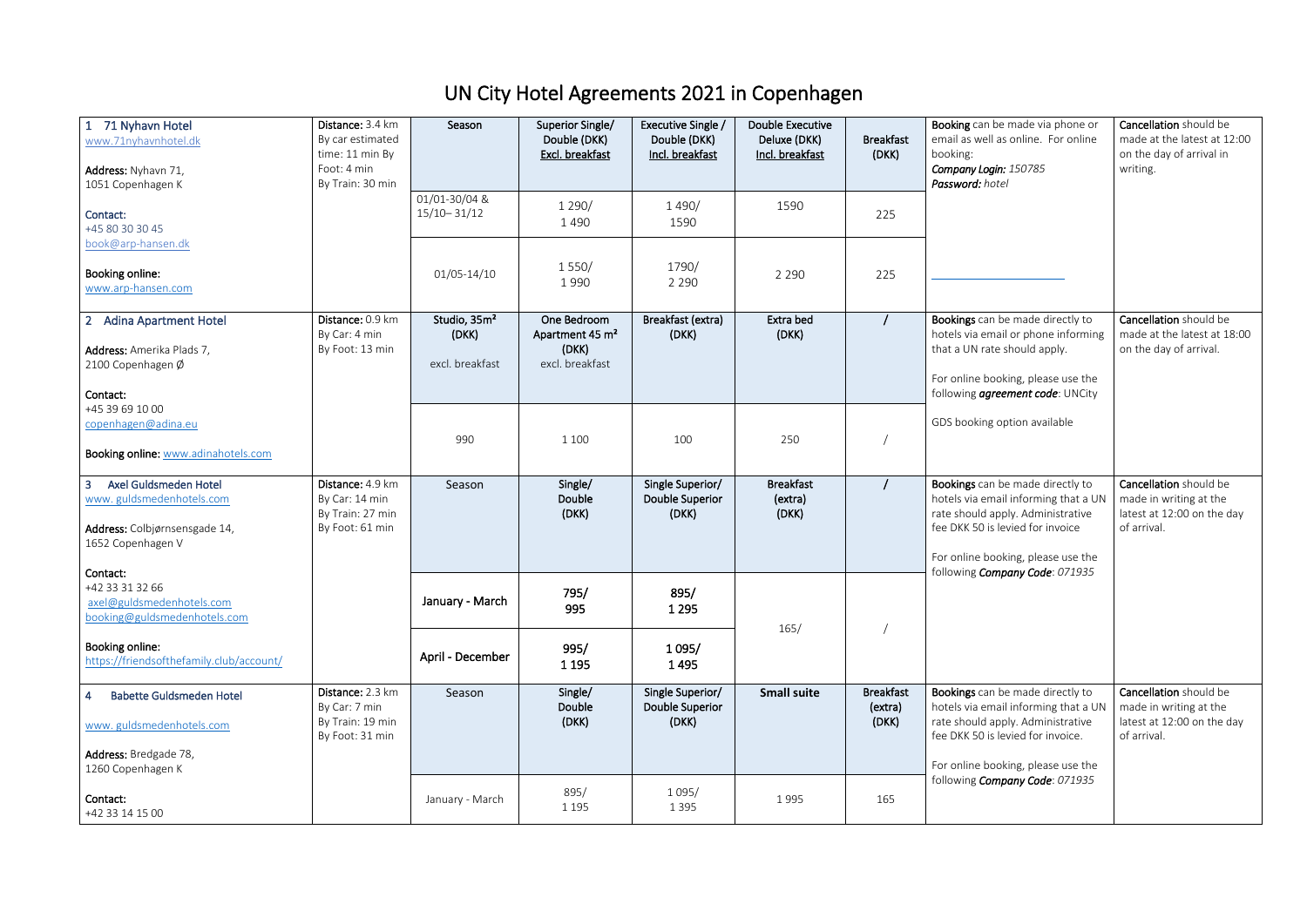





| babettebooking@guldsmedenhotels.com<br>Booking online:<br>https://iloveecohotels.com/                                                                                                        |                                                                                             | April - December                                                               | 995/<br>1 2 9 5                                                                   | 1 1 9 5 /<br>1595                                                     | 1995                                                                      |                                             |                                                                                                                                                                                                                           |                                                                                                                                                                                                                                     |
|----------------------------------------------------------------------------------------------------------------------------------------------------------------------------------------------|---------------------------------------------------------------------------------------------|--------------------------------------------------------------------------------|-----------------------------------------------------------------------------------|-----------------------------------------------------------------------|---------------------------------------------------------------------------|---------------------------------------------|---------------------------------------------------------------------------------------------------------------------------------------------------------------------------------------------------------------------------|-------------------------------------------------------------------------------------------------------------------------------------------------------------------------------------------------------------------------------------|
| 5 <sub>5</sub><br><b>Bryggen Guldsmeden</b><br>www.guldsmedenhotels.com<br>Address: Gullfossgade 4<br>2300 Copenhagen S                                                                      |                                                                                             | Season<br>January - March                                                      | Single/<br>Double<br>(DKK)<br>695                                                 | Double with<br>balcony (DKK)<br>995                                   | <b>Double superior</b><br>(DKK)<br>1 1 9 5                                | <b>Breakfast</b><br>(extra)<br>(DKK)<br>135 | Booking: The rates mentioned are<br>only available when booking on line.<br>Use https://iloveecohotels.com/<br>Write the code 071935in the field<br>mentioned "got a code?"                                               | Cancellation should be<br>made in writing at the<br>latest at 12:00, on the day<br>of arrival.                                                                                                                                      |
| Contact:<br>+45 33 22 15 00<br>bryggenbooking@guldsmedenhotels.com                                                                                                                           |                                                                                             | April - December                                                               | 895                                                                               | 1 1 9 5                                                               | 1 3 9 5                                                                   | 135                                         |                                                                                                                                                                                                                           |                                                                                                                                                                                                                                     |
| Booking online:<br>https://friendsofthefamily.club/account/                                                                                                                                  |                                                                                             |                                                                                |                                                                                   |                                                                       |                                                                           |                                             |                                                                                                                                                                                                                           |                                                                                                                                                                                                                                     |
| <b>Carlton 66 Guldsmeden</b><br>$6^{\circ}$<br>www.guldsmedenhotels.com<br>Address: Vesterbrogade 66,<br>1620, Copenhagen<br>Contact:                                                        | Distance: 5.3 km<br>By car estimated<br>time: 15 min<br>By Foot: 67 min<br>By Train: 30 min | Season                                                                         | Single/<br>Double<br>(DKK)                                                        | Single Superior/<br><b>Double Superior</b><br>(DKK)                   |                                                                           | <b>Breakfast</b><br>(extra)<br>(DKK)        | Bookings can be made directly to<br>hotels via email informing that a UN<br>rate should apply. Administrative<br>fee DKK 50 is levied for invoice<br>For online booking, please use the<br>following Company Code: 071935 | Cancellation should be<br>made in writing at the<br>latest at 12:00, on the day<br>of arrival.                                                                                                                                      |
| +45 33 22 15 00<br>66@guldsmedenhotels.com<br>66booking@guldsmedenhotels.com                                                                                                                 |                                                                                             | January - March                                                                | 695/<br>895                                                                       | 795/<br>1 1 9 5                                                       |                                                                           |                                             |                                                                                                                                                                                                                           |                                                                                                                                                                                                                                     |
| Booking online:<br>https://friendsofthefamily.club/account/                                                                                                                                  |                                                                                             | April – December                                                               | 895/<br>1 0 9 5                                                                   | 995/<br>1 3 9 5                                                       |                                                                           | 135                                         |                                                                                                                                                                                                                           |                                                                                                                                                                                                                                     |
| $\overline{7}$<br><b>Charlottehaven Apartments</b><br>www.charlottehaven.com<br>Address: Hjørringgade 12C,<br>2100 Copenhagen Ø<br>Contact:<br>+45 35 27 15 20<br>booking@charlottehaven.com | Distance: 0.9 km<br>By Car estimated<br>time: 7 min<br>By Foot: 12 min                      | Deluxe Studio<br>Apartment (one<br>bedroom for 1-2<br>pers.)<br>50 m2<br>(DKK) | Family Two-<br>bedroom<br>Apartment<br>$(1-4$ pers)<br>70 m <sub>2</sub><br>(DKK) | Deluxe One-<br>bedroom<br>Apartment<br>$(1-2$ pers)<br>77 m2<br>(DKK) | Penthouse Two-<br>bedroom<br>apartment<br>$(1-4$ pers)<br>105 m2<br>(DKK) | Rate info                                   | Bookings can be made directly to<br>hotels via email or phone informing<br>that a UN rate should apply.<br>Bookings must be pre-paid 14 days<br>prior to arrival unless otherwise<br>agreed.<br>Breakfast 165 DKK         | Cancellation - bookings for<br>stays up to 6 nights - should<br>be made in writing at the<br>latest at 12.00, 1 day prior<br>to arrival.<br>Cancellation - bookings for<br>stays of 7 nights or more -<br>should be made in writing |
|                                                                                                                                                                                              |                                                                                             | 1200                                                                           | 2 0 0 0                                                                           | 1800                                                                  | 3 2 0 0                                                                   | 1-2 nights                                  |                                                                                                                                                                                                                           | at the latest at 12.00, 7<br>days prior to arrival.                                                                                                                                                                                 |
|                                                                                                                                                                                              |                                                                                             | 1 1 0 0                                                                        | 1850                                                                              | 1700                                                                  | 2 9 5 0                                                                   | 3-9nights                                   |                                                                                                                                                                                                                           |                                                                                                                                                                                                                                     |

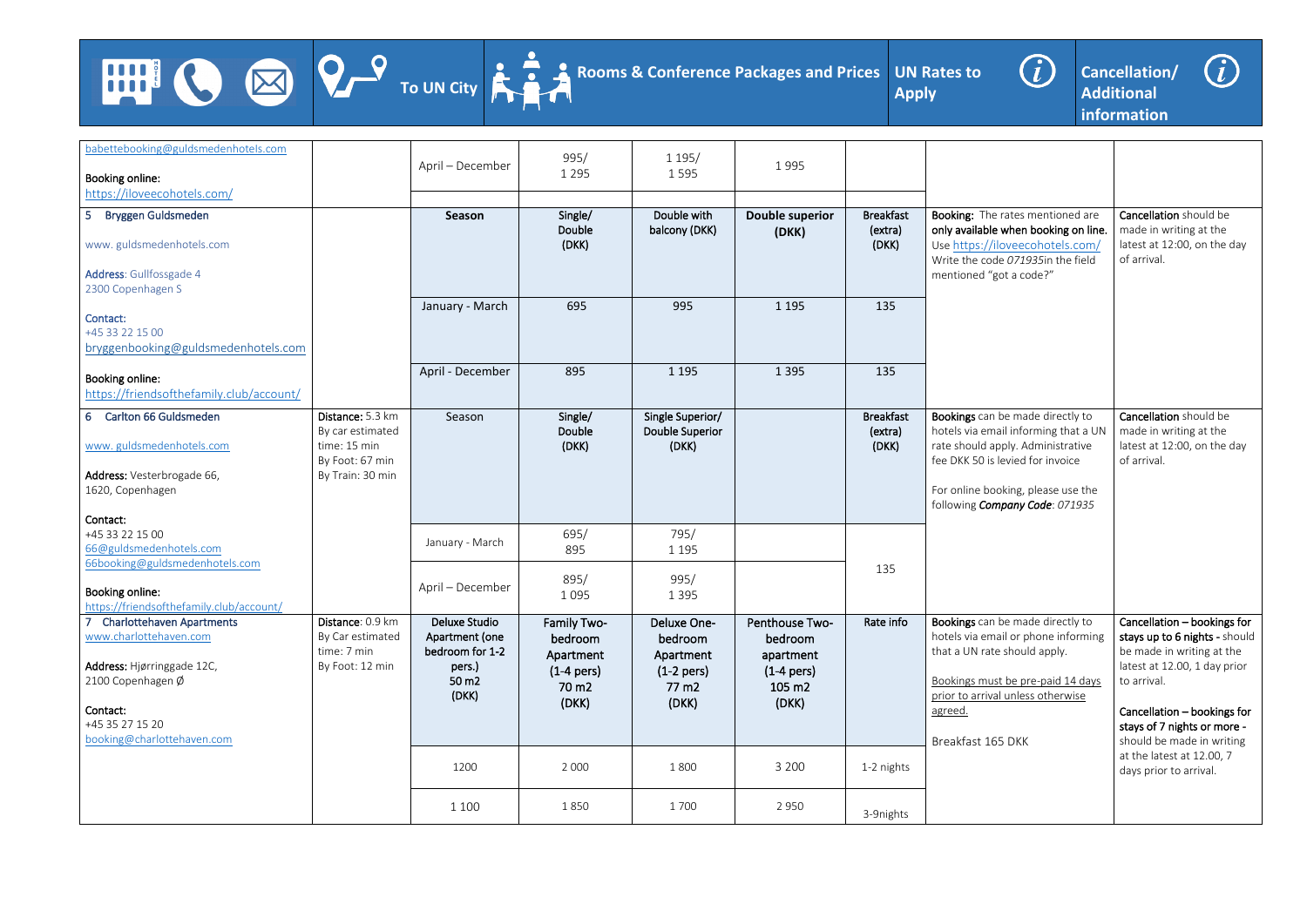**HIP!** 





**Cancellation/ Additional information**



Fees will be charged if the above conditions are not met. h be made via phone and be made via phone and oooking, please insert ng *agreement code*: ncluded. Cancellation should be made at the latest at 16:00, on the day of arrival. For meeting packages minimum number of participants is 10. For group requests, reservation should be made via email: maria.nielsen.choice.dk h be made via phone and oooking, please insert ng *agreement code*:  $52<sup>2</sup>$ ncluded. **Cancellation** should be made at the latest at 16:00, on the day of arrival. For meeting packages minimum number of participants is 10. For group requests, reservation should be made via email: maria.nielsen.choice.dk an be made via phone number: 403000 Cancellation: Rooms can be cancelled up to 16:00 on the day of arrival. Additional information: Free access to Sats in Adelgade Free loan of bicycles. 10% offered in hotel restaurant SALT.

|                                                                     |                                                    | 950                             | 1700                            | 1550                 | 2 6 5 0              | 10-30 nights              |                                              |
|---------------------------------------------------------------------|----------------------------------------------------|---------------------------------|---------------------------------|----------------------|----------------------|---------------------------|----------------------------------------------|
|                                                                     |                                                    | 25.000/month                    | 45.000/month                    | 40.000/month         | 70.000/month         | +30 nights                |                                              |
| 8 Clarion Hotel Copenhagen Airport<br>www.nordicchoicehotels.dk     | Distance: 12 km<br>By Car estimated                | <b>Standard Single</b><br>(DKK) | <b>Standard Double</b><br>(DKK) | Day Meeting<br>(DKK) |                      |                           | Booking can<br>email.                        |
| Address: Ellehammersvej 20<br>2770 Kastrup                          | time: 32 min<br>By Train: 35 min                   |                                 |                                 |                      |                      |                           | <b>Booking can</b><br>email.                 |
| Contact:<br>+47 22 33 42 00 (Customer Service)<br>booking@choice.dk |                                                    | 1395                            | 1595                            | 5%                   |                      |                           | For online bo<br>the following<br>CH60240962 |
| Booking online: www.choice.dk                                       |                                                    |                                 |                                 |                      |                      |                           | Breakfast in                                 |
| 9 Comfort Hotel Vesterbro<br>www.nordicchoicehotels.dk              | Distance: 5 km<br>By Car estimated<br>time: 19 min | <b>Standard Single</b><br>(DKK) | <b>Standard Double</b><br>(DKK) | Day Meeting<br>(DKK) |                      |                           | <b>Booking can</b><br>email.                 |
| Address: Vesterbrogade 23,<br>1620, Copenhagen                      | By Train: 20 min<br>By Foot: 60 min                |                                 |                                 |                      |                      |                           | For online bo<br>the following<br>CH60240962 |
| Contact:<br>++47 22 33 42 00 (Customer Service)                     |                                                    |                                 |                                 |                      |                      |                           | Breakfast in                                 |
| booking@choice.dk                                                   |                                                    | 945                             | 1145                            | 10%                  |                      |                           |                                              |
| Booking online: www.choice.dk                                       |                                                    |                                 |                                 |                      |                      |                           |                                              |
| Copenhagen Admiral<br>10                                            |                                                    | Season                          | Single room (DKK)               | Double room          | <b>Double Deluxe</b> | <b>Breakfast</b><br>(DKK) | <b>Booking car</b><br>or email               |
| www.admiralhotel.dk                                                 |                                                    |                                 |                                 |                      |                      |                           |                                              |
| Address: Toldbodgade 24-28<br>1253 Copenhagen K                     |                                                    | 01/01-28/02                     | 835                             | 1035                 | 1 2 3 5              | 155                       | Agreement                                    |
| Contact:<br>+45 33 74 14 14                                         |                                                    | 01/03-30/04<br>&<br>01/10-31/12 | 1 1 8 5                         | 1 3 8 5              | 1585                 |                           |                                              |
| booking@admiral.hotel<br>Booking online: www.admiralhotel.dk        |                                                    | 01/05-30/09                     | 1 3 0 0                         | 1500                 | 1700                 |                           |                                              |
|                                                                     |                                                    | $01/01 - 31/03$                 | 399                             | 249.5                |                      |                           |                                              |
|                                                                     |                                                    | 01/04-30/06                     | 449                             | 274.5                |                      |                           |                                              |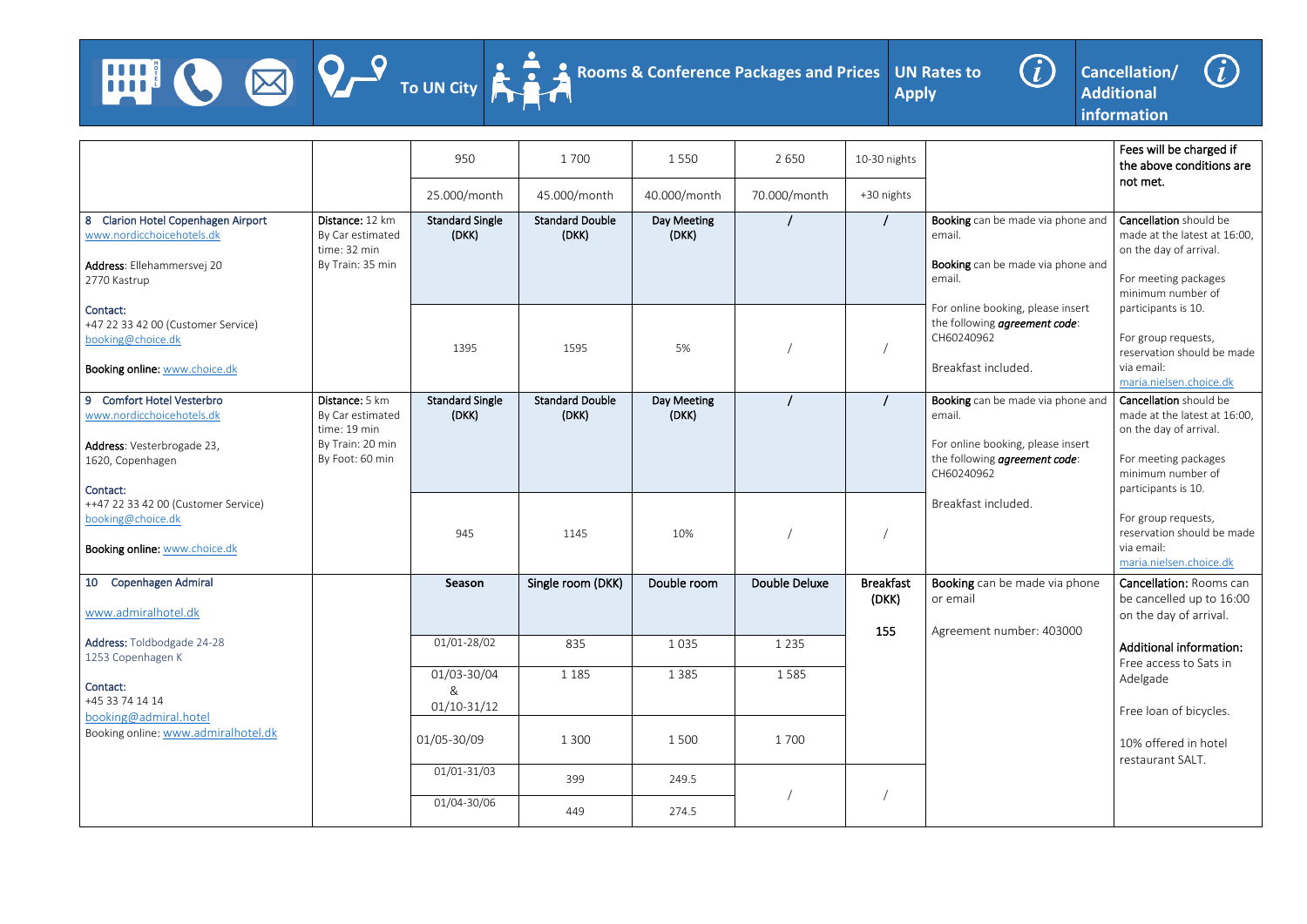





|                                                                                               |                                                                                             | 01/07-30/09                       | 449                                                 | 274.5                                               |                                                |                           |                                                                                                                                 |                                                                                                |
|-----------------------------------------------------------------------------------------------|---------------------------------------------------------------------------------------------|-----------------------------------|-----------------------------------------------------|-----------------------------------------------------|------------------------------------------------|---------------------------|---------------------------------------------------------------------------------------------------------------------------------|------------------------------------------------------------------------------------------------|
|                                                                                               |                                                                                             | $01/30-31/12$                     | 399                                                 | 249.5                                               |                                                |                           |                                                                                                                                 |                                                                                                |
| 11 Copenhagen Island<br>www.copenhagenisland.dk                                               | Distance: 5 km<br>By Car estimated<br>time: 6 min                                           | Season                            | Standard Single/<br>Double or Twin<br>(DKK)         | <b>Superior Single</b><br>/Double or Twin<br>(DKK)  | Executive Single/<br>Double or Twin<br>(DKK)   | <b>Breakfast</b><br>(DKK) | Booking can be made via phone or<br>email as well as online. For online<br>booking:                                             | <b>Cancellation</b> Should be<br>made at the latest 12:00 on<br>the day of arrival in writing. |
| Address: Kalvebod Brygge 53,<br>1560, Copenhagen<br>Contact:                                  | By Train: 30 min<br>By Foot: 77 min                                                         | 01/01-30/04<br>And<br>15/10-31/12 | 820/<br>890                                         | 870/<br>990                                         | 1290/<br>1290                                  | 185                       | Company Login: 150785<br>Password: hotel                                                                                        |                                                                                                |
| +45 80 30 30 45<br>book@arp-hansen.dk                                                         |                                                                                             |                                   |                                                     |                                                     |                                                |                           |                                                                                                                                 |                                                                                                |
| Booking online:<br>www.arp-hansen.com                                                         |                                                                                             | $01/05 - 14/10$                   | 1015/<br>1100                                       | 1250/<br>1450                                       | 1650/<br>1650                                  |                           |                                                                                                                                 |                                                                                                |
| 12 Copenhagen Strand<br>www.copenhagenstrand.dk<br>Address: Havnegade 37,<br>1058, Copenhagen | Distance: 3.8 km<br>By Car estimated<br>time: 11 min<br>By Bus: 30 min<br>By Foot: 49 min   | Season                            | Standard Single/<br>Double or Twin<br>(DKK)         | <b>Superior Single</b><br>/Double or Twin<br>(DKK)  | Executive Single/<br>Double or Twin<br>(DKK)   | <b>Breakfast</b><br>(DKK) | Booking can be made via phone or<br>email as well as online. For online<br>booking:<br>Company Login: 150785<br>Password: hotel | <b>Cancellation</b> Should be<br>made at the latest 12:00 on<br>the day of arrival in writing. |
| Contact:<br>+45 80 30 30 45<br>book@arp-hansen.dk<br>Booking online:                          |                                                                                             | 01/01-30/04<br>And<br>15/10-31/12 | 910/<br>1090                                        | 960/<br>1 2 9 0                                     | 1625/<br>1625                                  | 170                       |                                                                                                                                 |                                                                                                |
| www.arp-hansen.com                                                                            |                                                                                             | 01/05-14/10                       | 1015/<br>1 100                                      | 1450/<br>1650                                       | 1850/<br>1850                                  |                           |                                                                                                                                 |                                                                                                |
| 13 Gentofte Hotel<br>www.gentoftehotel.dk<br>Address: Gentoftegade 29,<br>2820 Gentofte       | Distance: 7.2 km<br>By Car estimated<br>time: 20 min<br>By Train: 42 min<br>By Foot: 1hr 33 | Season                            | Standard Single/<br><b>Standard Double</b><br>(DKK) | <b>Superior Single</b><br>/Double standard<br>(DKK) | Executive Single/<br>Double executive<br>(DKK) | <b>Breakfast</b><br>(DKK) | Booking can be made via phone or<br>email as well as online. For online<br>booking:<br>Company Login: 150785<br>Password: hotel | Cancellation Should be<br>made in writing at the latest<br>12:00 on the day of arrival.        |
| Contact:<br>+45 80 30 30 45                                                                   | min                                                                                         | 01/01-30/04<br>And<br>15/10-31/12 | 800/<br>1 0 0 0                                     | 900/<br>1 100                                       | 1 300/<br>1 3 0 0                              | 120                       |                                                                                                                                 |                                                                                                |
| book@arp-hansen.dk<br>Booking online:<br>www.arp-hansen.com                                   |                                                                                             | $01/05 - 14/10$                   | 1095/<br>1 2 9 5                                    | 1195/<br>1 3 9 5                                    | 1595/<br>1595                                  |                           |                                                                                                                                 |                                                                                                |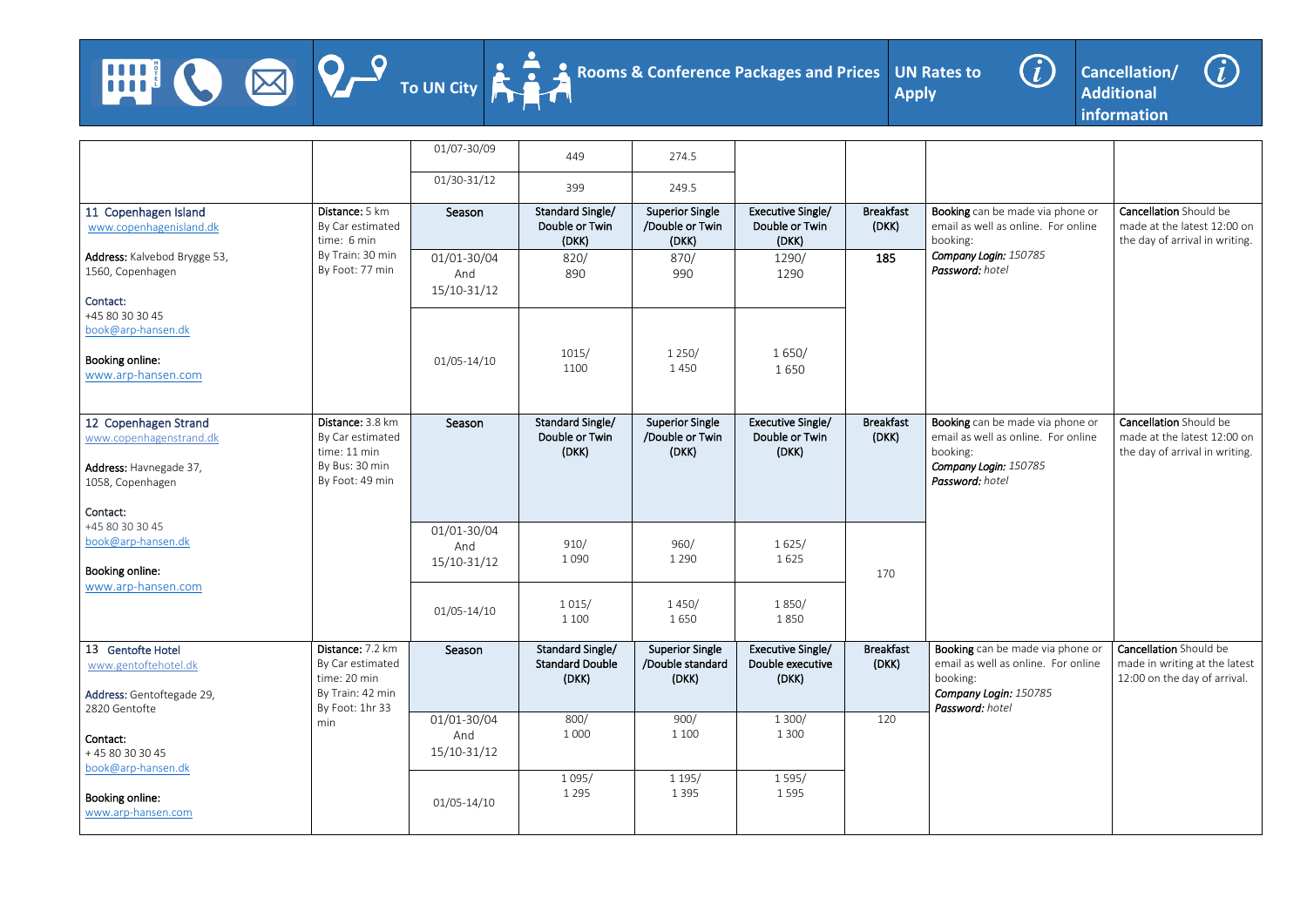HUI





**Cancellation/ Additional information**



In be made via phone for online booking: lowing *agreement code:* ncluded Cancellation Should be made at the latest 12:00 on the day of arrival. an be made directly to mail or phone that a UN rate (based on ent) should apply. KK 111.- per person Cancellation should be made at the latest at 18:00, 1 day prior to arrival in writing. an be made via phone Please indicate WHO bany agreement for es. included. a free of charge. Cancellation Should be made at least 24 hours before arrival. an be made via or email. bookings please use code: UN Cancellation should be made 24 hours in advance in writing.

| <b>15 Grand Hotel</b><br>www.grandhotel.dk                                                                                                                | Distance: 4 km<br>By Car estimated<br>time: 15 min                                             |                                      |                                                     | <b>Agreement Rate</b>                                           |                                                              |                                                      | <b>Booking car</b><br>and email, f                                               |
|-----------------------------------------------------------------------------------------------------------------------------------------------------------|------------------------------------------------------------------------------------------------|--------------------------------------|-----------------------------------------------------|-----------------------------------------------------------------|--------------------------------------------------------------|------------------------------------------------------|----------------------------------------------------------------------------------|
| Address: Vesterbrogade 9,<br>1620 Copenhagen V                                                                                                            | By Train: 30 min<br>By Foot: 1 hr                                                              |                                      |                                                     |                                                                 |                                                              |                                                      | Use the foll<br>GRA000013                                                        |
| Contact:<br>+45 33 27 69 00<br>reservations@grandhotel.dk                                                                                                 |                                                                                                |                                      | Hotel is closed for renovation from 4 January 2021. | <b>Expected reopening is Summer 2022</b>                        |                                                              |                                                      | Breakfast in                                                                     |
| <b>Booking online: www.grandhotel.dk</b><br>14 Hotel Alexandra<br>https://www.hotelalexandra.dk<br>Address: H. C. Andersens Blvd. 8,<br>1553 Copenhagen K | Distance: 4.4 km<br>By Car estimated<br>time: 12 min<br>By Train: 21 min<br>By Foot: 54 min    | Season                               | Single standard<br>(DKK)                            | Double standard<br>for 1 person<br>(DKK)                        | Double room<br>standard for 2<br>persons<br>(DKK)            | Verner<br>Panton or<br>Collector's<br>suite<br>(DKK) | <b>Bookings</b> ca<br>hotels via er<br>informing th<br>SKI agreem                |
| Contact:<br>+45 33 74 44 44                                                                                                                               |                                                                                                | 01/01-31/03                          | 825                                                 | 900                                                             | 930                                                          | Upon<br>request                                      | Breakfast D                                                                      |
| reservations@hotel-alexandra.dk                                                                                                                           |                                                                                                | 01/04-30/6                           | 870                                                 | 975                                                             | 1 0 0 0                                                      | Upon<br>request                                      |                                                                                  |
| Booking online:<br>general@hotel-alexandra.dk                                                                                                             |                                                                                                | 01/07-30/9                           | 875                                                 | 1025                                                            | 1 0 5 0                                                      | Upon<br>request                                      |                                                                                  |
|                                                                                                                                                           |                                                                                                | $01/10-31/12$                        | 850                                                 | 1 0 0 0                                                         | 1024                                                         | Upon<br>request                                      |                                                                                  |
| 15 Hotel Bethel<br>www.hotel-bethel.dk<br>Address: Nyhavn 22<br>1051 Copenhagen<br><b>Contact: Hotel</b><br>+45 33 13 03 70                               | Distance: 3.4<br>km<br>By Car estimated<br>time: 11 min<br>By Train: 26 min<br>By Foot: 42 min | Standard single<br>room (DKK)<br>895 |                                                     | Superior<br><b>Deluxe</b><br>Room (2 pers.)<br>(DKK)<br>1 3 9 5 |                                                              |                                                      | Booking ca<br>and email.<br>Euro comp<br>below rate<br>Breakfast i<br>Coffee/tea |
| info@hotel-bethel.dk                                                                                                                                      |                                                                                                |                                      |                                                     |                                                                 |                                                              |                                                      |                                                                                  |
| 16 Hotel Christian IV<br>www.hotelchristianiv.dk<br><b>Address:</b><br>Dronningens Tvaergade 45,                                                          |                                                                                                | Season                               | Single room standard<br>(DKK)                       | Double room<br>Classic<br>single use/double<br>use (DKK)        | Double room<br>superior<br>single use/double<br>use<br>(DKK) |                                                      | Booking ca<br>telephone<br>For online<br>the promo                               |
| 1302 Copenhagen K                                                                                                                                         |                                                                                                | $01/01 - 31/03$                      | 983                                                 | 1125/<br>1 1 9 5                                                | 1225/<br>1 2 9 5                                             |                                                      |                                                                                  |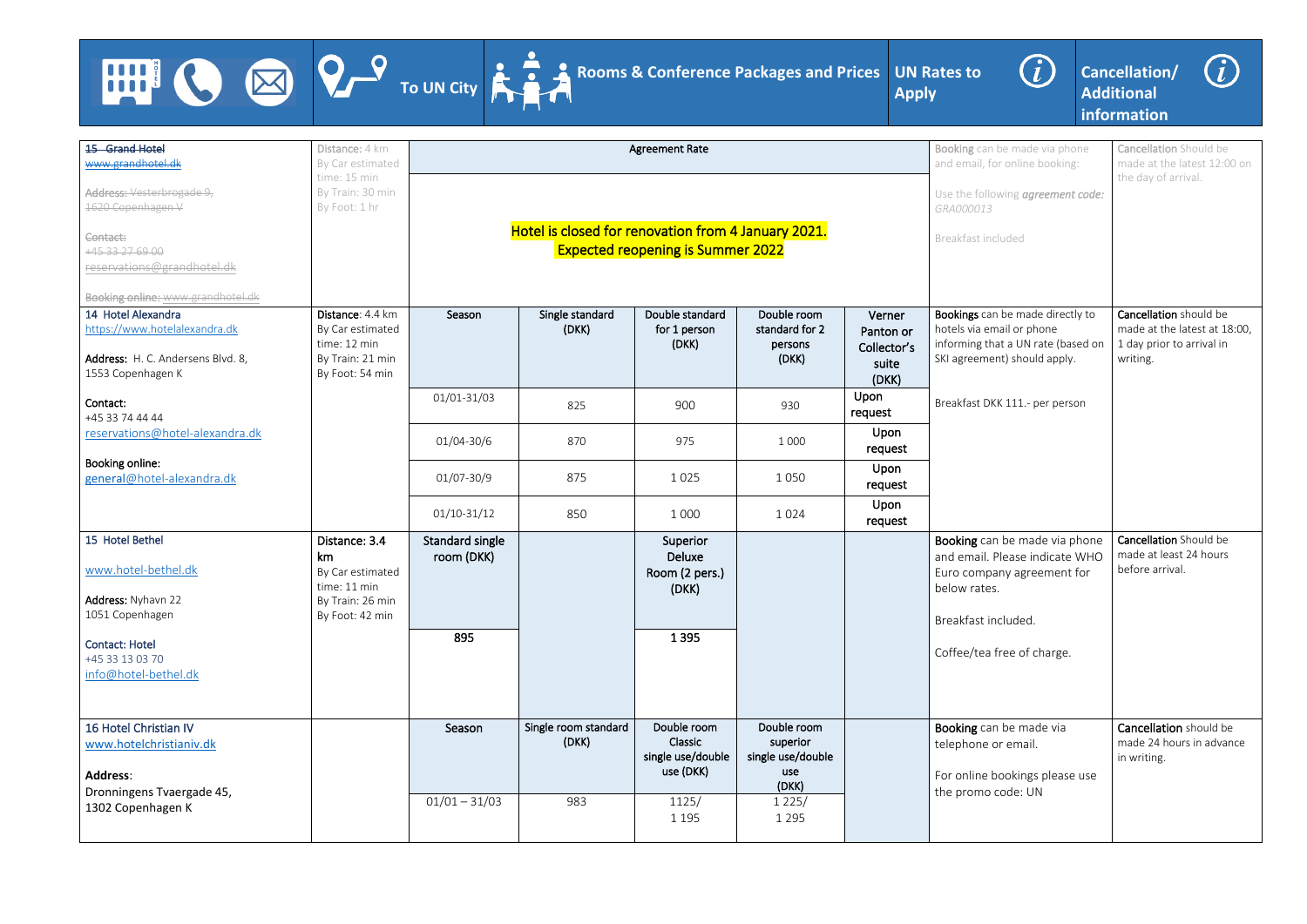





| Contact:                           |                  | $01/04 -$     | 983                   | 1125/            | 1225/                  |                  | Breakfast included                  |                                |
|------------------------------------|------------------|---------------|-----------------------|------------------|------------------------|------------------|-------------------------------------|--------------------------------|
| +45 33321044                       |                  | 30/9          |                       | 1 1 9 5          | 1 2 9 5                |                  |                                     |                                |
| reception@hotelchristianiv.dk      |                  |               |                       |                  |                        |                  |                                     |                                |
|                                    |                  |               |                       |                  |                        |                  |                                     |                                |
|                                    |                  | $01/10 -$     | 983                   | 1125/            | 1225/                  |                  |                                     |                                |
|                                    |                  | 31/12         |                       | 1 1 9 5          | 1 2 9 5                |                  |                                     |                                |
|                                    |                  |               |                       |                  |                        |                  |                                     |                                |
| 17 Hotel Kong Frederik             | Distance: 4.2 km | Season        | Standard single       |                  | <b>Breakfast order</b> | <b>Breakfast</b> | Bookings can be made directly to    | Cancellation should be         |
|                                    | By Car estimated |               |                       |                  |                        |                  | hotels informing that a UN rate     | made at the latest 18:00 on    |
|                                    | time: 12 min     |               | room (DKK)            |                  | on line                | ordered in       |                                     |                                |
| hotelkongfrederik.dk               |                  |               |                       |                  | (DKK)                  | the              | should apply.                       | the day of arrival in writing. |
|                                    | By Train: 25 min |               |                       |                  |                        | restaurant       |                                     |                                |
|                                    | By Foot: 55 min  |               |                       |                  |                        | (DKK)            | For online bookings:                |                                |
| Address: Vester Voldgade 25        |                  |               |                       |                  |                        |                  | Code: HKFUNDK                       |                                |
| 1552 Copenhagen                    |                  |               |                       |                  |                        |                  |                                     |                                |
|                                    |                  |               |                       |                  |                        |                  |                                     |                                |
|                                    |                  |               |                       |                  | 100                    | $135 -$          |                                     |                                |
| Contact:                           |                  | 01/01-29/02   | 825                   |                  |                        |                  |                                     |                                |
| +45 70 60 10 21                    |                  |               |                       |                  |                        |                  |                                     |                                |
|                                    |                  |               |                       |                  |                        |                  |                                     |                                |
| <b>Booking online:</b>             |                  | 01/03-30/04   | 1 1 2 5               |                  |                        |                  |                                     |                                |
|                                    |                  |               | 1 2 5 0               |                  |                        |                  |                                     |                                |
| Booking@hotelkongfrederik.dk       |                  | 01/05-30/09   |                       |                  |                        |                  |                                     |                                |
|                                    |                  |               |                       |                  |                        |                  |                                     |                                |
|                                    |                  |               |                       |                  |                        |                  |                                     |                                |
|                                    |                  | $01/10-31/12$ | 925                   |                  |                        |                  |                                     |                                |
|                                    |                  |               |                       |                  |                        |                  |                                     |                                |
| 18 Hotel Skt. Petri                | Distance: 3.6km  |               | Superior single (DKK) | Superior double  | Day Meeting            |                  | Booking can be made via phone       | Cancellation should be         |
| www.nordicchoicehotels.dk          |                  |               |                       |                  |                        |                  | and email.                          | made at the latest at 16:00,   |
|                                    | By Car estimated |               |                       | (DKK)            | package                |                  |                                     |                                |
|                                    | time: 13 min     |               |                       |                  |                        |                  |                                     | one day before arrival.        |
| Address:                           | By Train: 16 min |               |                       |                  |                        |                  | For online booking, please insert   |                                |
| Krystalgade 22,                    | By Foot: 44 min  |               |                       |                  |                        |                  | the following agreement code:       | For meeting packages           |
| 1172, Copenhagen                   |                  | 01/01 -30.04  | 1 3 9 5               | 1595             | 895                    |                  | CH60240962                          | minimum number of              |
|                                    |                  |               |                       |                  |                        |                  |                                     | participants is 10.            |
| Contact:                           |                  |               |                       |                  |                        |                  | Breakfast included.                 |                                |
|                                    |                  |               |                       |                  |                        |                  |                                     | For group requests,            |
| +47 22 33 42 00 (Customer Service) |                  | 01/05-30/09   | 1695                  | 1895             |                        |                  |                                     |                                |
| booking@choice.dk                  |                  |               |                       |                  |                        |                  |                                     | reservation should be made     |
| Booking online: www.choice.dk      |                  |               |                       |                  |                        |                  |                                     | via email:                     |
|                                    |                  |               |                       |                  |                        |                  |                                     | maria.nielsen.choice.dk        |
|                                    |                  | $01/10-31/12$ | 1495                  | 1695             |                        |                  |                                     |                                |
|                                    |                  |               |                       |                  |                        |                  |                                     |                                |
|                                    |                  |               |                       |                  |                        |                  |                                     |                                |
| 19 Imperial Hotel                  | Distance: 3.9 km | Season        | Standard              | Superior Single/ | Executive Single/      | <b>Breakfast</b> | Booking can be made via phone or    | Cancellation Should be         |
| www.imperialhotel.dk               | By Car estimated |               | Single/Double (DKK)   | Double (DKK)     | Double (DKK)           | (DKK)            | email as well as online. For online | made in writing at the latest  |
|                                    | time: 13 min     |               |                       |                  |                        |                  | booking:                            | 12:00 on the day of arrival.   |
| Address: Vester Farimagsgade 9,    |                  |               |                       |                  |                        |                  | Company Login: 150785               |                                |
|                                    |                  |               |                       |                  |                        |                  |                                     |                                |

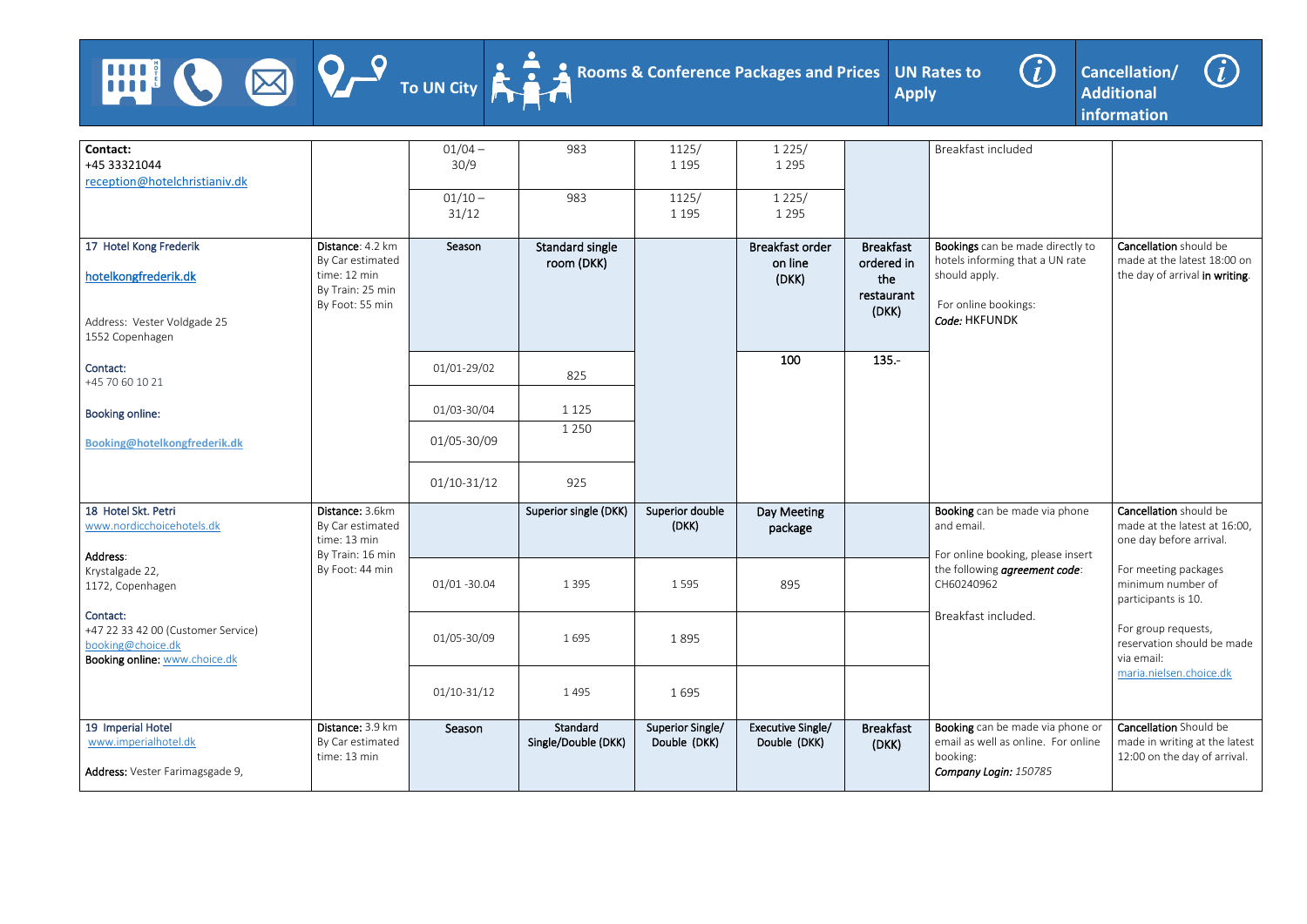





| 1606 Copenhagen<br>Contact:<br>+45 80 30 30 45<br>book@arp-hansen.dk                             | By Train: 24 min<br>By Foot:1 hr                                                            | 01/01 -30.04 &<br>$15.10 - 31.12$           | 850/<br>1 1 4 5                         | 895/<br>1 2 4 5                                     | 1445/<br>1445                       | 185                               | Password: hotel                                                                                                                       |                                                                                               |
|--------------------------------------------------------------------------------------------------|---------------------------------------------------------------------------------------------|---------------------------------------------|-----------------------------------------|-----------------------------------------------------|-------------------------------------|-----------------------------------|---------------------------------------------------------------------------------------------------------------------------------------|-----------------------------------------------------------------------------------------------|
| Booking online:<br>www.arp-hansen.com                                                            |                                                                                             | $01.05 - 14.10$                             | 1045/<br>1 1 7 0                        | 1320/<br>1645                                       | 1845/<br>1845                       | 185                               |                                                                                                                                       |                                                                                               |
| 20 Manon les Suites Hotels Guldsmeden<br>www.guldsmedenhotels.com                                | Distance: 4.4 km<br>By Car estimated<br>time: 13 min<br>By Train: 33 min                    | Season                                      | Petite Suite*<br>(DKK)                  | La Suite/Petite<br>Suite w/private<br>terrace (DKK) | <b>Cool Corner Suite</b><br>(DKK)   | <b>Breakfast</b><br>(extra) (DKK) | Bookings can be made directly to<br>hotels via email informing that a<br>UN rate should apply.<br>Administrative fee DKK 50 is levied | Cancellation Should be<br>made in writing at the latest<br>12:00 on the day of arrival.       |
| Address: Gyldenlovesgade 19<br>1600 Copenhagen<br>Contact:<br>+45 45 70 00 15                    | By Foot: 55 min                                                                             | January - March +<br>November -<br>December | 1 2 9 5                                 | 1695/<br>1795                                       | 1995                                | 195                               | for invoice<br>For online booking, please use the<br>following Company Code: 071935                                                   | Rates include access to<br>fitness & spa                                                      |
| manonbooking@guldsmedenhotels.com<br>Booking online:<br>https://friendsofthefamily.club/account/ |                                                                                             | April - October                             | 1495                                    | N/A                                                 | N/A                                 | 195                               | * Sun-Thurs only                                                                                                                      |                                                                                               |
| 21 Nimb Hotel<br>www.nimb.dk<br>Address:<br><b>Bernstorffsgade 5</b>                             |                                                                                             | Agreement rate                              | Double deluxe<br>(DKK)                  | <b>Junior Suite</b><br>(DKK)                        |                                     | <b>Breakfast</b><br>(DKK)         | Bookings can be made by<br>email or by phone. Please refer<br>to UN agreement.                                                        | Cancellation:<br>Cancellations must be<br>made 72 hours in<br>advance in writing.             |
| 1577 Copenhagen V<br>Contact:<br>+45 88 70 00 00<br>reservations@nimb.dk                         |                                                                                             |                                             | 3 0 0 0                                 | 4 5 0 0                                             |                                     | 250                               | Free Access to Nimb wellness &<br>fitness is included.<br>Free access to the Tivoli<br>Gardens is included.                           |                                                                                               |
| 22 Phoenix Copenhagen<br>www.phoenixcopenhagen.dk<br>Address: Bredgade 37<br>1260 Copenhagen K   | Distance: 2.9 km<br>By Car estimated<br>time: 10 min By<br>Train: 26 min<br>By Foot: 37 min | Season                                      | <b>Standard Single/</b><br>Double (DKK) | Superior<br>Single/Double<br>(DKK)                  | Executive<br>Single/Double<br>(DKK) | <b>Breakfast</b><br>(DKK)         | Booking can be made via phone or<br>email as well as online. For online<br>booking:<br>Company Login: 150785<br>Password: hotel       | Cancellation should be<br>made at the latest at 12.00<br>on the day of arrival in<br>writing. |
| Contact:<br>+45 80 30 30 45<br>book@arp-hansen.dk                                                |                                                                                             | 01/01-30/04<br>And<br>15/10-31/12           | 930/<br>1 1 9 0                         | 1000/<br>1 3 9 0                                    | 1790/<br>1870                       | 185                               |                                                                                                                                       |                                                                                               |

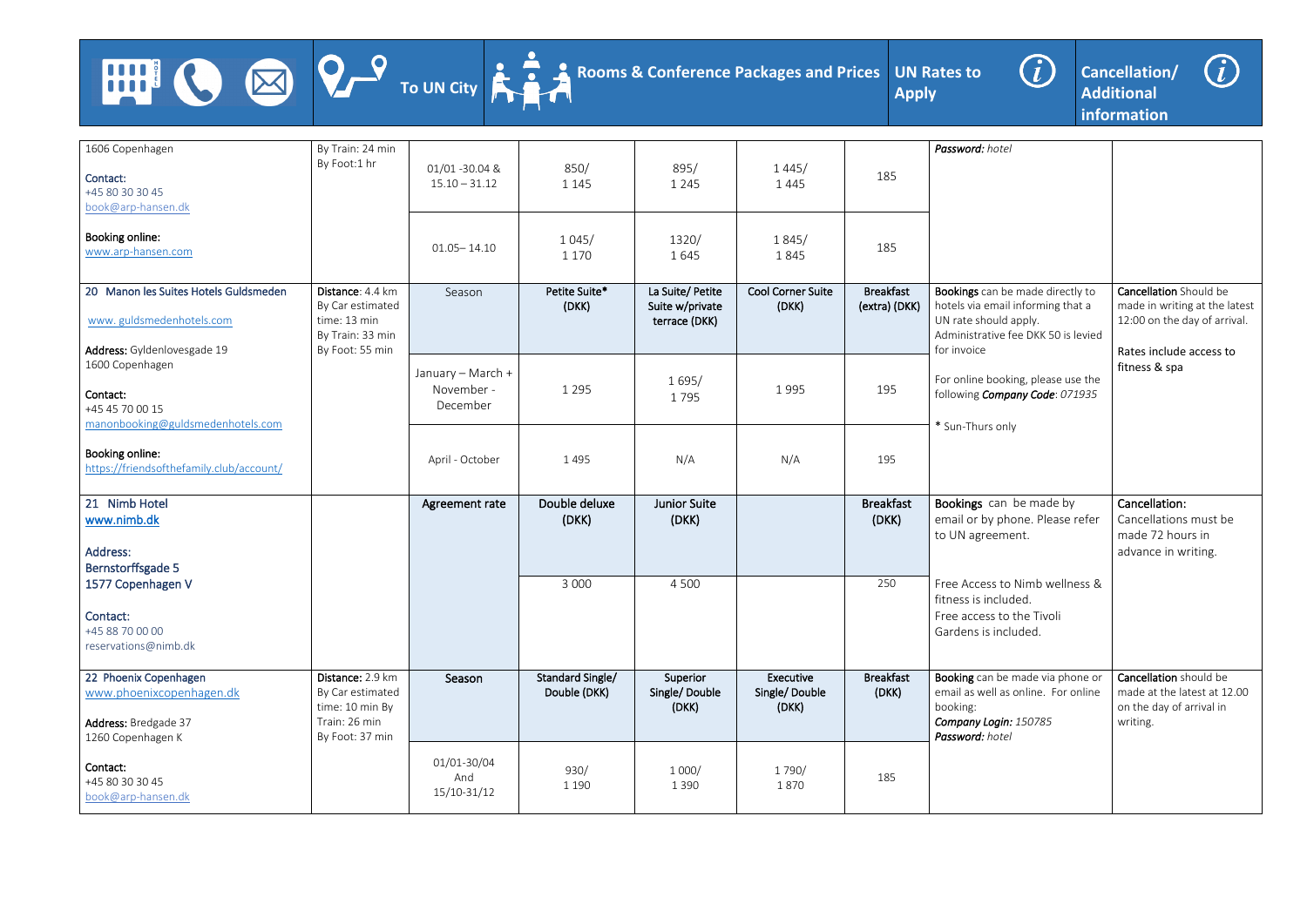





| Booking online:<br>www.arp-hansen.com                                                             |                                                                                             | $01/05 - 14/10$                                               | 1015/<br>1 2 1 5                                            | 1550/<br>1950                                                     | 1995/<br>2 2 5 0                     | 185                               |                                                                                                                                          |                                                                                                      |
|---------------------------------------------------------------------------------------------------|---------------------------------------------------------------------------------------------|---------------------------------------------------------------|-------------------------------------------------------------|-------------------------------------------------------------------|--------------------------------------|-----------------------------------|------------------------------------------------------------------------------------------------------------------------------------------|------------------------------------------------------------------------------------------------------|
| 23 Scandic Copenhagen<br>www.scandichotels.dk<br>Address: Vester Søgade 6<br>1601, Copenhagen     | Distance: 4.5 km<br>By Car estimated<br>time: 13 min<br>By Train: 26 min<br>By Foot: 58 min | Fixed Rate (DKK)                                              |                                                             |                                                                   |                                      |                                   | Booking can be made through<br>Scandic website or app.<br><b>UN Client ID: D000040737</b><br>Breakfast included                          | Cancellation can be done<br>before 6pm on the day of<br>arrival.                                     |
| Contact:<br>+45 33 48 04 00<br>copenhagen@scandichotels.com                                       |                                                                                             | 1265                                                          |                                                             |                                                                   |                                      |                                   |                                                                                                                                          |                                                                                                      |
| <b>Scandic Hotels</b><br>www.scandichotels.dk                                                     | Hotels in<br>Denmark (ALL)                                                                  |                                                               |                                                             | Flexible Rate (DKK)                                               |                                      |                                   | Booking can be made through<br>Scandic website or app.                                                                                   | Cancellation can be done<br>before 6pm on the day of                                                 |
|                                                                                                   |                                                                                             |                                                               | #Days before arrival                                        | $0 - 14$ days                                                     | $15 - 28$ days                       | 29+ days                          | <b>UN Client ID: D000042567</b>                                                                                                          | arrival.                                                                                             |
|                                                                                                   |                                                                                             |                                                               | Discount                                                    | 10%                                                               | 15 %                                 | 20 %                              | Breakfast included                                                                                                                       |                                                                                                      |
|                                                                                                   |                                                                                             |                                                               | <b>Prepaid Discount</b>                                     | 12 %                                                              | 17%                                  | 25 %                              |                                                                                                                                          |                                                                                                      |
| 24 Stay Bryggen<br>www.staycopenhagen.dk<br>Address: Knud Kristensens Gade 6<br>2300 Copenhagen S | Distance: 6.7 km<br>By Car estimated<br>time: 21 min<br>By Train: 38 min<br>By Foot: 1hr    | 1 Bedroom<br>Apt.(70m2) Short-<br>Term*/Long-<br>Term** (DKK) | 2 Bedroom Apt.<br>(100m2) Short-<br>Term/Long-Term<br>(DKK) | 3 Bedroom Apt.<br>(130m2)                                         | 3 Bedroom<br>Penthouse (130m2)       | 4 Bedroom<br>Apt. (165m2)         | Booking can be made directly by<br>phone or email informing that<br>UNOPS rate should apply.<br>* Short-Term: 1-30 consecutive           | Cancellation on short-term<br>bookings can be done<br>before 6pm on the day prior<br>to arrival day. |
| Contact:<br>+45 72 44 44 34<br>booking@staycopenhagen.dk                                          | 23min                                                                                       | 1 125/1 025                                                   | 1 500/1 450                                                 | On request                                                        | On request                           | On request                        | nights<br>** Long-Term: 30+ consecutive<br>nights                                                                                        |                                                                                                      |
| 25 Stay Apartments-Seaport<br>www.staycopenhagen.dk<br>Address: Murmanskgade 15<br>2150 Nordhavn  | Distance: 1.4 km<br>By Car estimated<br>time: 4 min<br>By Foot: 15 min                      | Studio (50m2)<br>Short-Term*/Long-<br>Term** (DKK)            | 1 Bedroom (70 m2)<br>Short-Term/Long-<br>Term (DKK)         | 2 Bedroom<br>(100m2)<br>Single/Double<br>use, Short-Term<br>(DKK) | 3 Bedroom Apt<br>$(100+m2)$<br>(DKK) | 4 Bedroom<br>Penthouse<br>(100m2) | Booking can be made directly by<br>phone or email informing that<br>UNOPS rate should apply.<br>* Short-Term: 1-30 consecutive<br>nights | Cancellation on short-term<br>bookings can be done<br>before 6pm on the day prior<br>to arrival day. |

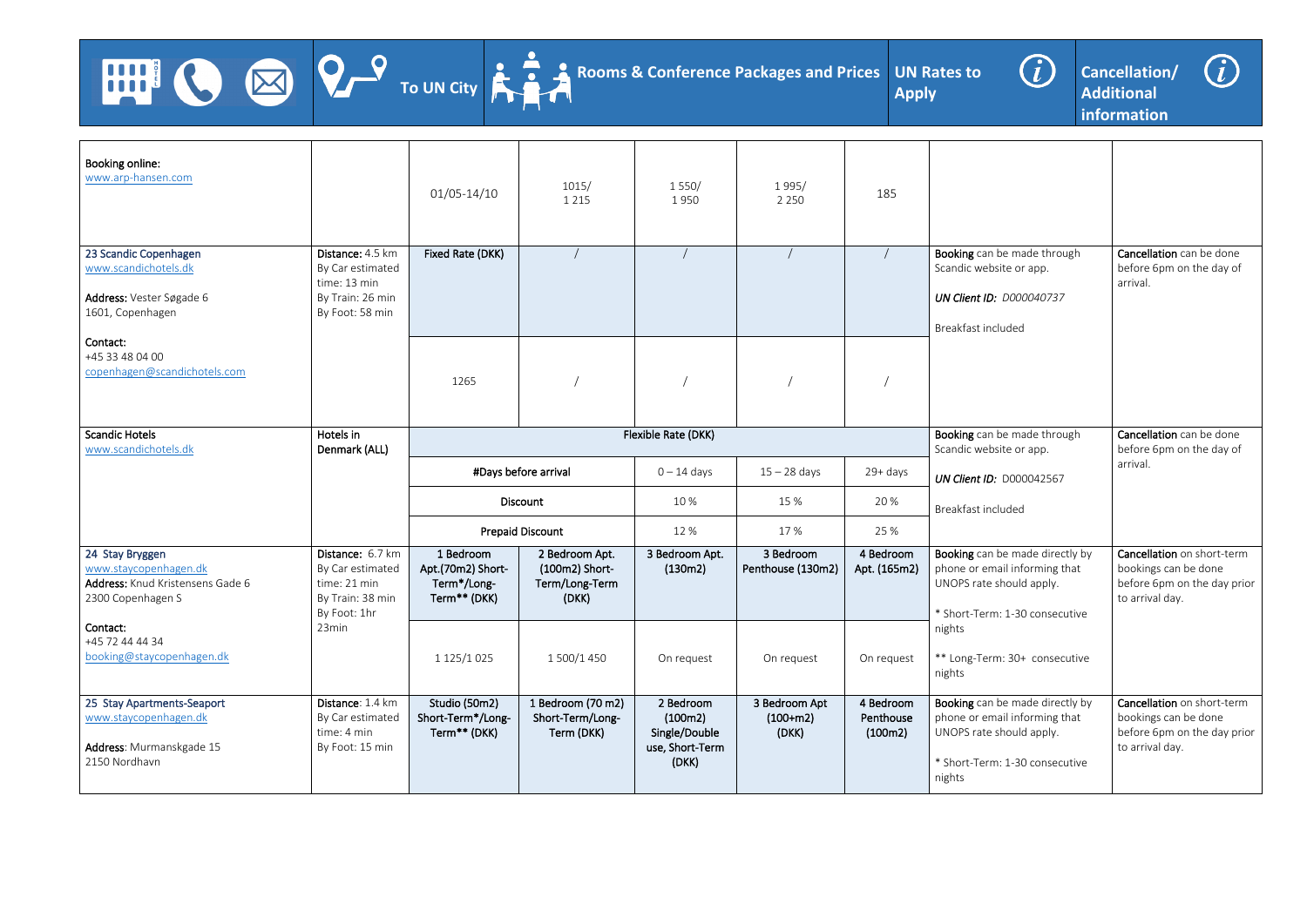





| Contact:<br>+45 70 70 75 86<br>+45 72 44 44 34<br>booking@stayseaport.dk<br>booking@staycopenhagen.dk<br>26 The Square | Distance: 3.7 km                                                        | 1 125/1 025                       | 1 125/1 025<br>Standard Single/  | 1 375/1500<br>Superior Single/                     | On request<br>Executive Single/                                      | On request<br><b>Breakfast</b> | ** Long-Term: 31+ consecutive<br>nights<br>Booking can be made via phone or                                  | Cancellation should be                                                                             |
|------------------------------------------------------------------------------------------------------------------------|-------------------------------------------------------------------------|-----------------------------------|----------------------------------|----------------------------------------------------|----------------------------------------------------------------------|--------------------------------|--------------------------------------------------------------------------------------------------------------|----------------------------------------------------------------------------------------------------|
| www.thesquare.dk<br>Address: Rådhuspladsen 14<br>1550 CopenhagenK                                                      | By Car estimated<br>time: 13 min By<br>Train: 25 min<br>By Foot: 55 min | Season                            | Double (DKK)                     | Double (DKK)                                       | Double (DKK)<br>(access to Exe-cutive<br>Lounge)                     | (DKK)                          | email as well as online. For online<br>booking:<br>Company Login: 150785<br>Password: hotel                  | made at the latest at 12.00<br>on the day of arrival in<br>writing.                                |
| Contact:<br>+45 80 30 30 45<br>book@arp-hansen.dk                                                                      |                                                                         | 01/01-30/04<br>And<br>15/10-31/12 | 895/<br>1 1 4 5                  | 940/<br>1 2 4 5                                    | 1595/<br>1595                                                        |                                |                                                                                                              |                                                                                                    |
| Booking online:<br>www.arp-hansen.com                                                                                  |                                                                         | $01/05 - 14/10$                   | 1045/<br>1 1 7 0                 | 1320/<br>1645                                      | 1930/<br>1930                                                        | 185                            |                                                                                                              |                                                                                                    |
| 27 Tivoli Hotel<br>www.tivolihotel.dk<br>Address: Arni Magnussons Gade 2,                                              | Distance: 4.7 km<br>By Car estimated<br>time 15 min<br>By Train: 30 min | Season                            | Standard Single/<br>Double (DKK) | Superior Single/<br>Double superior<br>Queen (DKK) | Executive<br>Single/Double<br>Executive (DKK)<br>(include breakfast) | <b>Breakfast</b><br>(DKK)      | Booking can be made via phone or<br>email as well as online. For online<br>booking:<br>Company Login: 150785 | Cancellation should be<br>made at the latest at 12.00<br>on the day of arrival in<br>writing.      |
| 1577 Copenhagen<br>Contact:                                                                                            | By foot: 1hr<br>12min                                                   | 01/01-30/04<br>And<br>15/10-31/12 | 895/<br>995                      | 940/<br>1 1 9 5                                    | 1595/<br>1695                                                        |                                | Password: hotel                                                                                              |                                                                                                    |
| +45 80 30 30 45<br>book@arp-hansen.dk                                                                                  |                                                                         | $01/05 - 14/10$                   | 1045/<br>1 1 9 5                 | 1 3 5 0 /<br>1650                                  | 2050/<br>2 0 5 0                                                     | 185                            |                                                                                                              |                                                                                                    |
| Booking online:<br>www.arp-hansen.com                                                                                  |                                                                         |                                   |                                  |                                                    |                                                                      |                                |                                                                                                              |                                                                                                    |
| 28 Wakeup Aarhus<br>www.wakeupcopenhagen.dk<br>Address: M. P. Bruuns Gade 27,                                          | Distance: 157.5<br>km<br>By Car estimated<br>time: 3hr 20min            | Season                            | Standard Single/<br>Double (DKK) | Sky Single/<br>Double (DKK)                        | Heaven Single/<br>Double (DKK)                                       | <b>Breakfast</b><br>(DKK)      | Booking can be made via phone or<br>email as well as online.<br>On line booking:                             | Cancellation should be<br>made in writing at the latest<br>at 12.00 noon at the day of<br>arrival. |
| 8000 Aarhus<br>Contact:<br>+45 80 30 30 45<br>book@arp-hansen.dk                                                       |                                                                         | 01/01-30/04<br>And<br>15/10-31/12 | 490/590                          | 590/690                                            | 690/790                                                              |                                | www. wakeupcopenhagen.com<br>Company login: 150785<br>Password: hotel                                        |                                                                                                    |
|                                                                                                                        |                                                                         | $01/05 - 14/10$                   | 600/700                          | 700/800                                            | 800/900                                                              | 90                             |                                                                                                              |                                                                                                    |

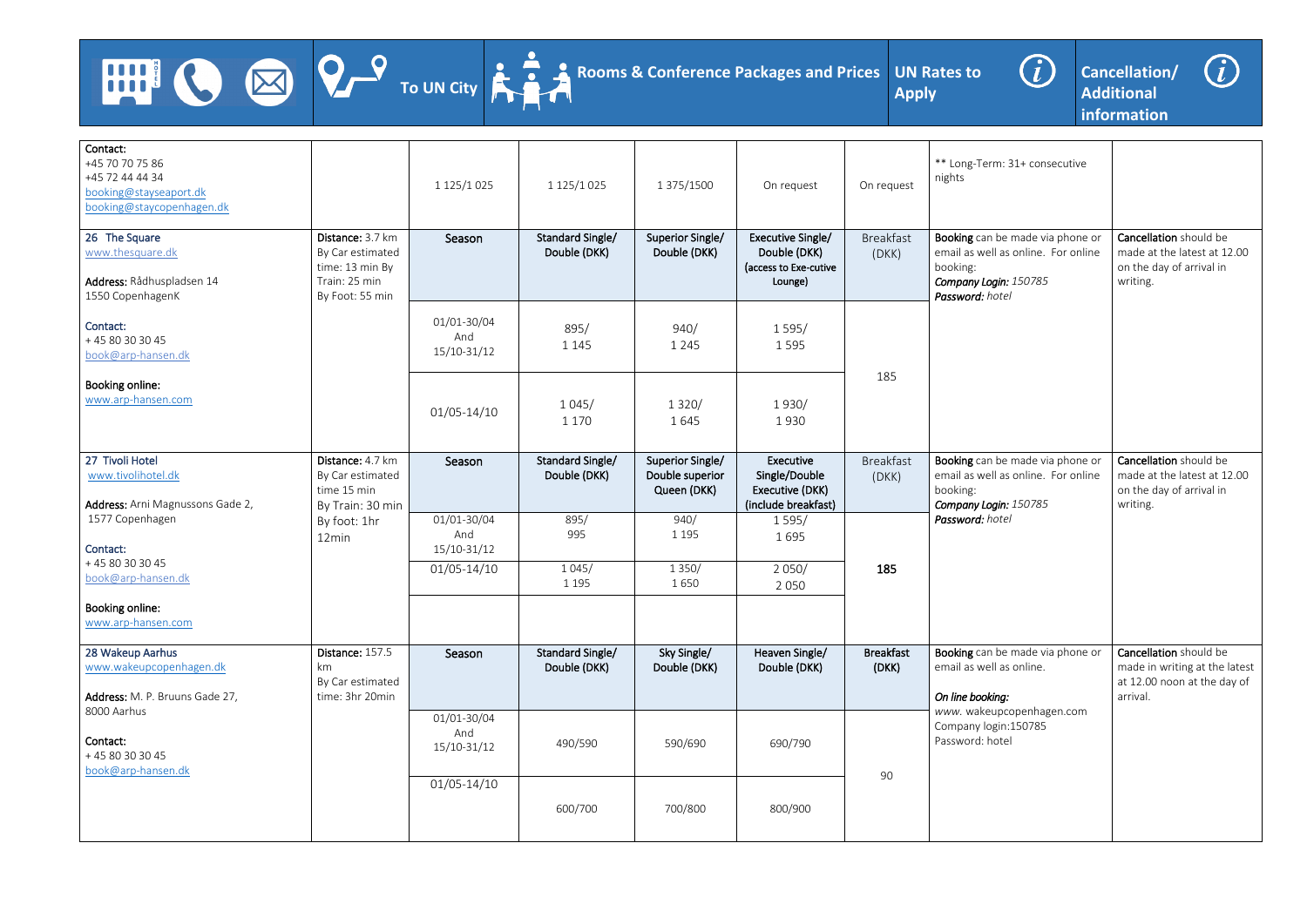



| <b>AND SEARCH</b>                                                                                                                                                                  |                                                                                             | To UN City                     | Rooms & Conference Packages and Prices  |                             |                                | <b>Apply</b>              | $\bigcirc$<br><b>UN Rates to</b>                                                                                                                          | G)<br>Cancellation/<br><b>Additional</b><br>information                                            |
|------------------------------------------------------------------------------------------------------------------------------------------------------------------------------------|---------------------------------------------------------------------------------------------|--------------------------------|-----------------------------------------|-----------------------------|--------------------------------|---------------------------|-----------------------------------------------------------------------------------------------------------------------------------------------------------|----------------------------------------------------------------------------------------------------|
| 29 Wakeup Copenhagen, Bernstorffsgade<br>www.wakeupcopenhagen.dk<br>Address: Bernstorffsgade 35,<br>1577 Copenhagen K<br>Contact:<br>min<br>+ 45 44 80 00 00<br>book@arp-hansen.dk | Distance: 5 km<br>By Car estimated<br>time: 14 min<br>By Train: 23 min<br>By Foot: 1hr 2    | Season                         | <b>Standard Single/</b><br>Double (DKK) | Sky Single/<br>Double (DKK) | Heaven Single/<br>Double (DKK) | <b>Breakfast</b><br>(DKK) | Booking can be made via phone or<br>email as well as online.<br>On line booking:<br>www. wakeupcopenhagen.com<br>Company login: 150785<br>Password: hotel | Cancellation should be<br>made in writing at the latest<br>at 12.00 noon at the day of<br>arrival. |
|                                                                                                                                                                                    |                                                                                             | 01/01-30/04 and<br>15/10-31/12 | 490/590                                 | 590/690                     | 690/790                        | 120                       |                                                                                                                                                           |                                                                                                    |
|                                                                                                                                                                                    |                                                                                             | $01/05 - 14/10$                | 690/790                                 | 790/890                     | 890/990                        |                           |                                                                                                                                                           |                                                                                                    |
| 30 Wakeup Copenhagen, Borgergade<br>www.wakeupcopenhagen.dk<br>Address: Borgergade 9<br>1300 Copenhagen K<br>Contact:<br>+ 45 44 80 00 10                                          | Distance: 2.5 km<br>By Car estimated<br>time: 10 min By<br>Train: 20 min<br>By Foot: 37 min | Season                         | Standard Single/<br>Double (DKK)        | Sky Single/<br>Double (DKK) | Heaven Single/<br>Double (DKK) | <b>Breakfast</b><br>(DKK) | Booking can be made via phone or<br>email as well as online.<br>On line booking:<br>www. wakeupcopenhagen.com<br>Company login: 150785<br>Password: hotel | Cancellation should be<br>made in writing at the latest<br>at 12.00 noon at the day of<br>arrival. |
| book@arp-hansen.dk                                                                                                                                                                 |                                                                                             | 01/01-30/04 and<br>15/10-31/12 | 550/650                                 | 650/750                     | 750/850                        | 90                        |                                                                                                                                                           |                                                                                                    |
|                                                                                                                                                                                    |                                                                                             | $01/05 - 14/10$                | 790/890                                 | 890/990                     | 990/1 090                      |                           |                                                                                                                                                           |                                                                                                    |
| 31 Wakeup Copenhagen, Carsten Niebuhrs<br>Gade<br>www.wakeupcopenhagen.dk                                                                                                          | Distance: 4.6 km<br>By Car estimated<br>time: 15 min By<br>Train: 30 min                    | Season                         | Standard Single/<br>Double (DKK)        | Sky Single/<br>Double (DKK) | Heaven Single/<br>Double (DKK) | <b>Breakfast</b><br>(DKK) | Booking can be made via phone or<br>email as well as online.<br>On line booking:                                                                          | Cancellation should be<br>made in writing at the latest<br>at 12.00 noon at the day of<br>arrival. |
| Address: Carsten Niebuhrs Gade 11<br>1577 Copenhagen K<br>Contact:<br>+ 45 44 80 00 10                                                                                             | By Foot: 1hr<br>10min                                                                       | 01/01-30/04 and<br>15/10-31/12 | 450/550                                 | 550/650                     | 650/750                        |                           | www. wakeupcopenhagen.com<br>Company login: 150785<br>Password: hotel                                                                                     |                                                                                                    |
| book@arp-hansen.dk                                                                                                                                                                 |                                                                                             | $01/05 - 14/10$                | 650/750                                 | 750/850                     | 850/950                        | 90                        |                                                                                                                                                           |                                                                                                    |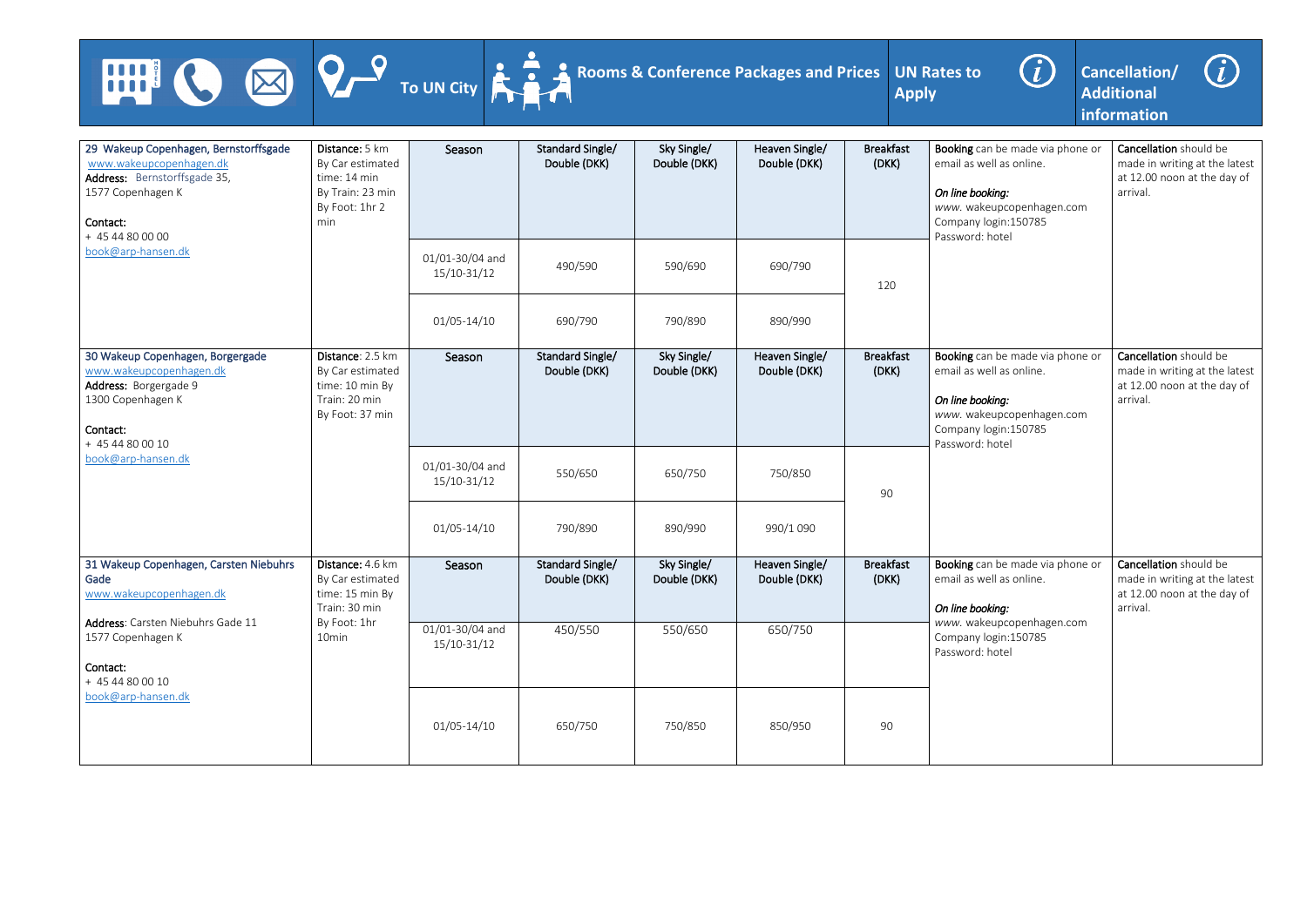

## **Conference Packages**

| <b>Copenhagen Admiral Hotel</b><br>www.admiralhotel.dk<br>Address: Toldbodgade 24-28<br>1253 Copenhagen K                                                |                                                                       | Meeting<br>Packages    | Half day $-$<br>8.00-12.00<br>lunch incl.<br>(DKK)                           | Full Day $-$<br>8.00-17.00<br>lunch &<br>afternoon<br>coffee incl.<br>(DKK)                                                                                  | Evening<br>meeting $-$<br>16.00-23:00<br>dinner incl.<br>(DKK)                                  |                                       | Please contact the hotel<br>regarding AV-package.                         |
|----------------------------------------------------------------------------------------------------------------------------------------------------------|-----------------------------------------------------------------------|------------------------|------------------------------------------------------------------------------|--------------------------------------------------------------------------------------------------------------------------------------------------------------|-------------------------------------------------------------------------------------------------|---------------------------------------|---------------------------------------------------------------------------|
| Contact:<br>+45 33 74 14 14                                                                                                                              |                                                                       |                        | 590                                                                          | 780                                                                                                                                                          | 780                                                                                             |                                       |                                                                           |
| Charlottehaven<br>www.charlottehaven.com<br>Address: Hjørringgade 12C,<br>2100 Copenhagen Ø<br>Contact:<br>+45 35 27 15 20<br>booking@charlottehaven.com | Distance: 0.9 km<br>By Car estimated time: 7 min<br>By Foot: 12 min   |                        | 475 incl.<br>Breakfast<br>& lunch<br>$(8.00-12.00)$<br>or<br>$(13.00-17.00)$ | 615 incl.<br>Breakfast/<br>lunch & 2<br>coffee breaks<br>$(9.00-17.00)$<br>845 incl.<br>Breakfast,<br>lunch/dinner<br>& 2 coffee<br>breaks<br>$(9.00-21.00)$ | 550 incl.<br>Welcome<br>snack &<br>2 course<br>dinner incl. 2<br>gl. Wine.<br>$(17.00 - 21.00)$ |                                       | For more detailed information<br>contact Charlotte Haven<br>booking dept. |
| Hotel Skt. Petri<br>www.nordicchoicehotels.dk                                                                                                            |                                                                       |                        | Day meeting<br>package<br><b>DKK</b>                                         |                                                                                                                                                              |                                                                                                 |                                       |                                                                           |
| Address:<br>Krystalgade 22,<br>1172, Copenhagen                                                                                                          |                                                                       |                        | 895                                                                          |                                                                                                                                                              |                                                                                                 |                                       |                                                                           |
| Contact:<br>+47 22 33 42 00 (Customer Service)<br>booking@choice.dk<br>Booking online: www.choice.dk                                                     |                                                                       |                        |                                                                              |                                                                                                                                                              |                                                                                                 |                                       |                                                                           |
| <b>Scandic Hotels Denmark (All)</b><br>www.scandichotels.de                                                                                              | Denmark                                                               |                        | <b>Meeting</b><br>Packages                                                   |                                                                                                                                                              |                                                                                                 |                                       | Bookings can be made directly by<br>phone or email informing that UN      |
| Contact:<br>+45 3348 0404<br>meeting.dk@scandichotels.com                                                                                                |                                                                       |                        | 10% is<br>offered on<br>normal list<br>price                                 |                                                                                                                                                              |                                                                                                 |                                       | rate should apply.                                                        |
| <b>Marienlyst Strandhotel</b><br>www.marienlyst.dk                                                                                                       | Distance: 36 km<br>By Car estimated time: 1 hr<br>By Train: 1hr 15min | Conference<br>Packages | Half Day/ Full<br>Day meeting<br>(DKK)                                       | Full Day incl.<br>accommodation<br>& breakfast                                                                                                               | 1.5 Day incl.<br>accommodation<br>& breakfast                                                   | Extra charge<br>for sea view<br>(DKK) | Bookings can be done via email<br>phone, informing that UN rate           |

| the hotel<br>package.                          |                                                                                           |
|------------------------------------------------|-------------------------------------------------------------------------------------------|
| iled information<br>otte Haven                 |                                                                                           |
|                                                |                                                                                           |
| e made directly by<br>informing that UN<br>١y. | For cancellations of meeting<br>packages and group bookings<br>special policy will apply. |
| e done via email<br>ng that UN rate            | For cancellations on group<br>bookings special policy will apply.                         |